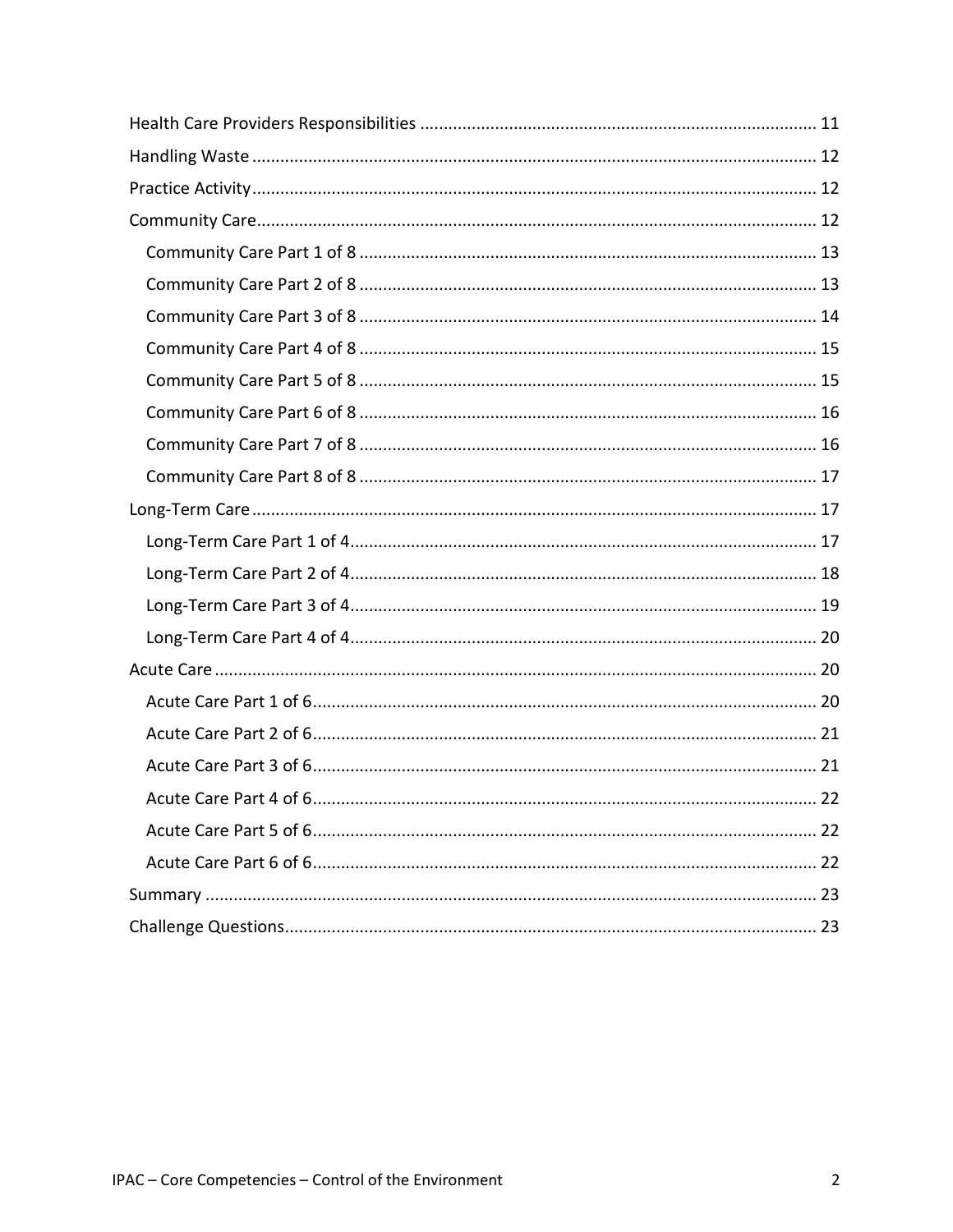## <span id="page-2-0"></span>General Introduction to Routine Practices

*Welcome to Core Competency Routine Practice Module Control of the Environment.*

*Routine Practices are the infection prevention and control practices that must be used routinely during all activities with all clients, patients or residents, to help prevent and control the spread of infectious agents in all health care settings. No matter what health care setting you work in, routine practices always apply.*

### <span id="page-2-1"></span>**Overview**

In this component, you will learn about:

- how controlling the environment can help prevent infections
- effective cleaning of the environment and equipment, and
- Engineering Controls

## <span id="page-2-2"></span>**Objectives**

The objectives for this component are to:

- describe factors determining clients/patients/residents accommodation and placement to prevent the transmission of infection in health care settings
- describe how Engineering Controls and facility design help reduce the risk of infection, and
- apply appropriate environmental cleaning, linen and waste management strategies to help reduce the risk of infection.

In **your** workplace **you** may be called staff, health care provider or health care worker.

In this component, we'll use the term health care provider.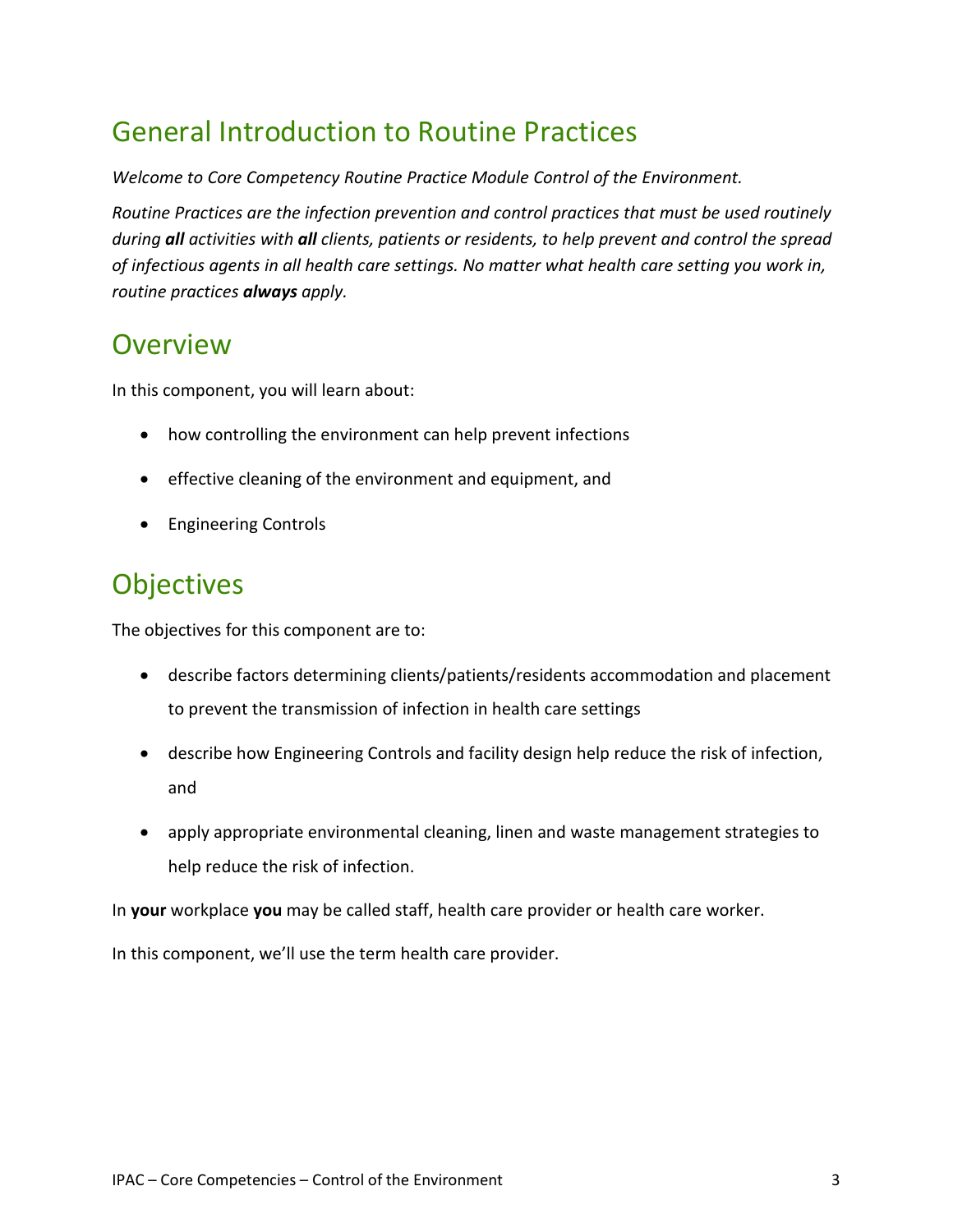## <span id="page-3-0"></span>Microorganisms in Health Care Settings

Do you remember the chain of transmission? Infectious agents can be found **everywhere**. The environment in health care is a reservoir for infectious agents. **Effective** control of the environment helps **reduce** infections and makes health care settings safer.

## <span id="page-3-1"></span>Control of the Environment and Health Care Settings

Whether you work in a large health care facility, a community clinic in an office building, a client's home or a prehospital setting, you need to be aware of ways to control the environment to help prevent infection.

## <span id="page-3-2"></span>Controlling the Environment

Control of the environment includes the structural design of a health care setting, such as the number of single rooms and private bathrooms or dedicated hand-washing sinks. Incorporating design measures into the infrastructure of a healthcare setting is the preferred way to control the environment.

Environmental cleaning, linen and waste management are measures that are dependent on health care providers to implement and use, based on best practices.

## <span id="page-3-3"></span>Measures built into the Structure

Appropriate placement and accommodation helps to prevent the transmission of infectious agents and makes the health care environment safer.

Engineering Controls help manage risks or hazards and can also help prevent infection. This is because they are built into the physical structure to help protect you.

## <span id="page-3-4"></span>Accommodation and Placement

Most health care providers do not have control over the design of their health care setting.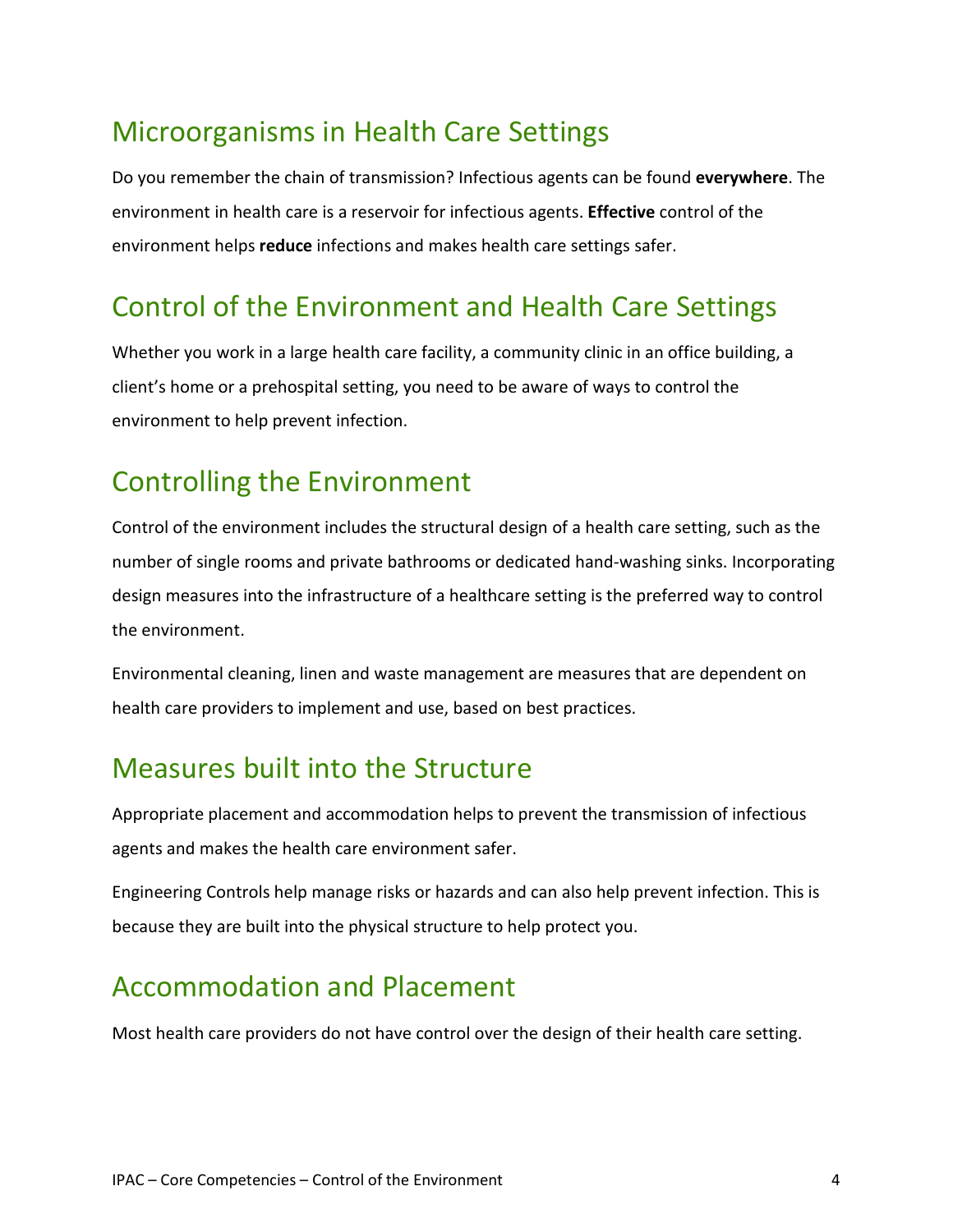Appropriate placement of clients, patients or residents is necessary to help prevent the spread of infectious agents through the different modes.

Clients, patients or residents who soil their environment, have uncontained drainage or incontinence can place others at risk if they cannot follow directions.

Studies have shown a relationship between the use of single rooms and reduced transmission of infectious agents, but single rooms are not always available. That is why we need to have policies for placement.

Special accommodation may not be practical or possible in settings such as prehospital care or home care settings.

#### **Stop & think**

Think about your experiences with moving, placing or relocating clients, patients or residents with infections in your health care setting.

Why was the move required?

Which potential infection transmission risks were taken into consideration?

### <span id="page-4-0"></span>Engineering Controls

Engineering Controls are the physical or mechanical measures put in place in your health care setting to help reduce the risk of infection to health care providers and/or to clients, patients or residents.

For example, there may be specially engineered environments, such as a negative pressure space in a hospital, or a physical barrier in the reception area of a clinic. Dedicated handwashing sinks placed in convenient locations are another type of Engineering Control, because they make it easier for staff to clean their hands.

For those of you who work in community settings, Engineering Controls may not be in place. Home health care providers and those who work in emergency services need to adapt the care they provide based on each unique setting. This will be discussed later in this component.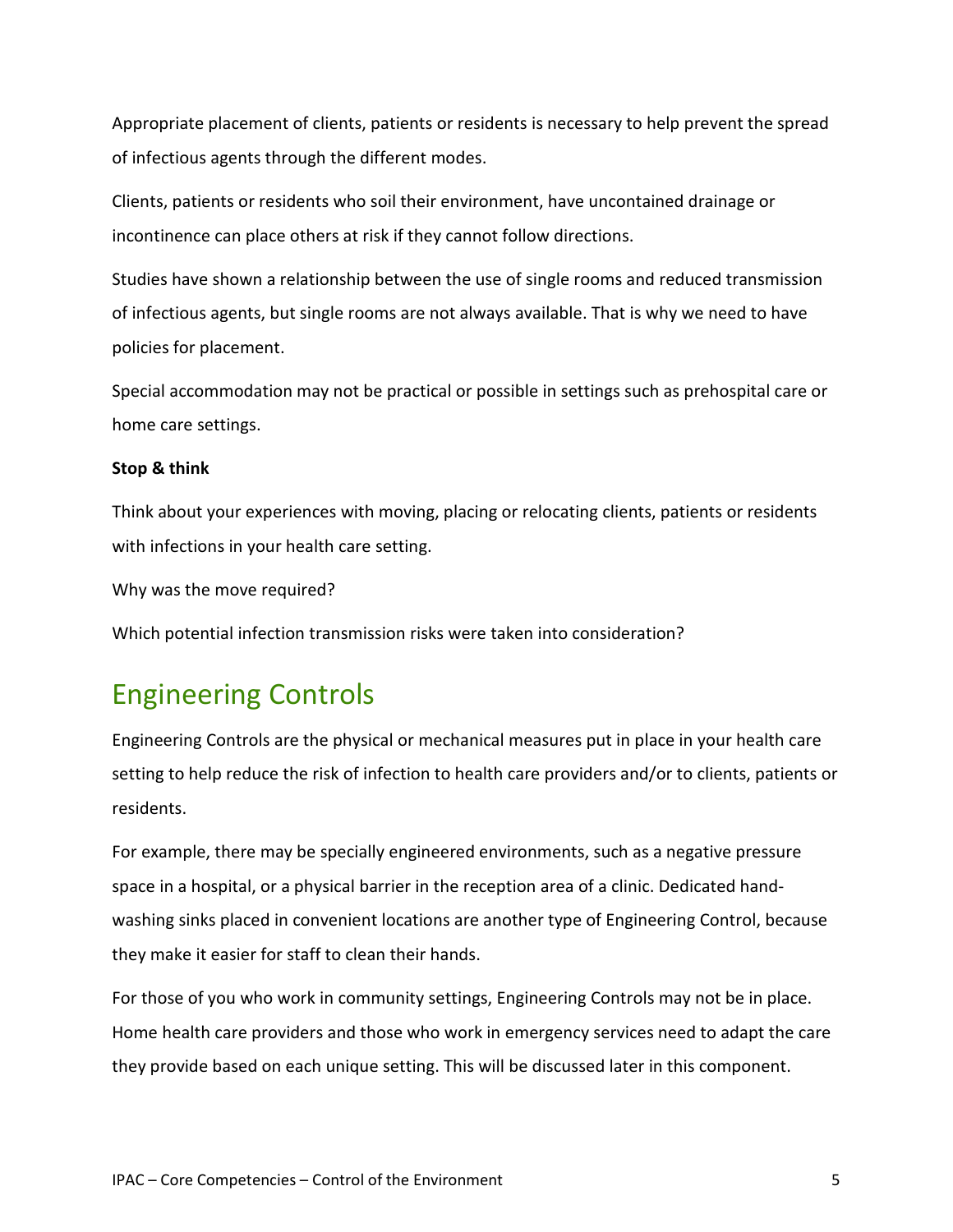## <span id="page-5-0"></span>HVAC

Effective Heating, ventilation and air conditioning (HVAC) systems in health care settings are important to good infection prevention and control practice and can help prevent the spread of infection.

HVAC can be specially adapted for certain high risk areas such as rooms housing individuals with airborne infections. It can also be adapted for specialty areas such as the operating rooms, medical device reprocessing areas and ambulances.

Air flow may need to be "inward" or away from the door or hallway. This is called "negative pressure", and is used in airborne infection isolation rooms. This helps prevent infectious agents from leaving the room.

"Positive pressure" is when air flow is directed outwards or towards the door or hallway. This helps to keep infectious agents from entering the room.

### <span id="page-5-1"></span>HVAC

In community settings, such as client's home or an office setting, you will have limited control over air circulation and temperature. We all need to work safely. For example, you might consider opening or closing a window or door in a client's home to help with air circulation or temperature control. If you think the client's home (or your workplace) is not safe, contact your supervisor to discuss the situation. You may need to find alternate ways of providing care such as using another setting.

### <span id="page-5-2"></span>Physical Barriers

Physical barriers are another Engineering Control in a health care setting. For example, you've all seen curtains between beds in emergency room multi-bed areas, clinics and hospitals, or in a long-term care setting.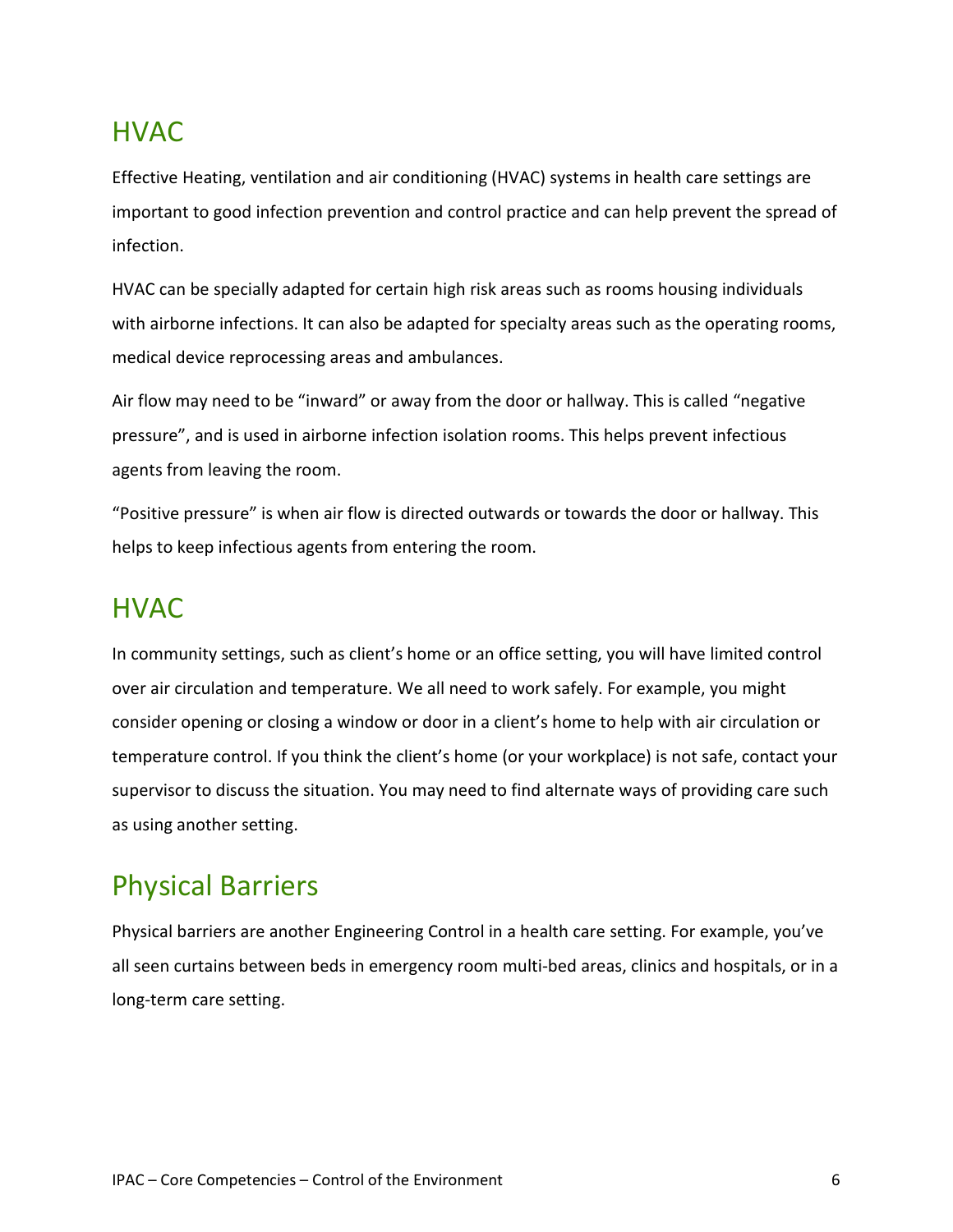Barriers are often used to protect staff from coughing clients, patients or residents in reception areas. Another example of this type of barrier is glass or acrylic barriers and windows in reception areas and ambulances.

Screens on windows are used to help prevent bugs and pests, such as mosquitoes, from entering a health care facility.

These are all examples of **physical** barriers that are used to help prevent the risk of transmission of infectious agents.

## <span id="page-6-0"></span>Hand Hygiene Equipment

Remember: hand hygiene is an important action you can take to help prevent the transmission of infection.

Alcohol-based hand rub, or ABHR, is the "gold standard" for hand hygiene in health care when hands are not visibly soiled. It should be available for use at point-of-care, within arm's reach of where client/patient/resident care is provided.

Ideally, dedicated "hands-free" hand washing sinks should be installed at convenient locations so that health care providers can easily use them. Along with sinks, you need liquid soap, a paper towel dispenser and a garbage bin located close to the area.

It is a good practice for home health care providers and emergency responders to carry alcoholbased hand rub with them. Towelettes should also be carried to remove soil before cleaning with ABHR.

## <span id="page-6-1"></span>Point-of-Care Sharps Containers

It is important for every health care setting to provide sharps containers that are punctureresistant and available at point-of-care.

Health care settings such as hospitals, long- term care homes and clinics install sharps containers, but health care providers who work in a client's home or in prehospital settings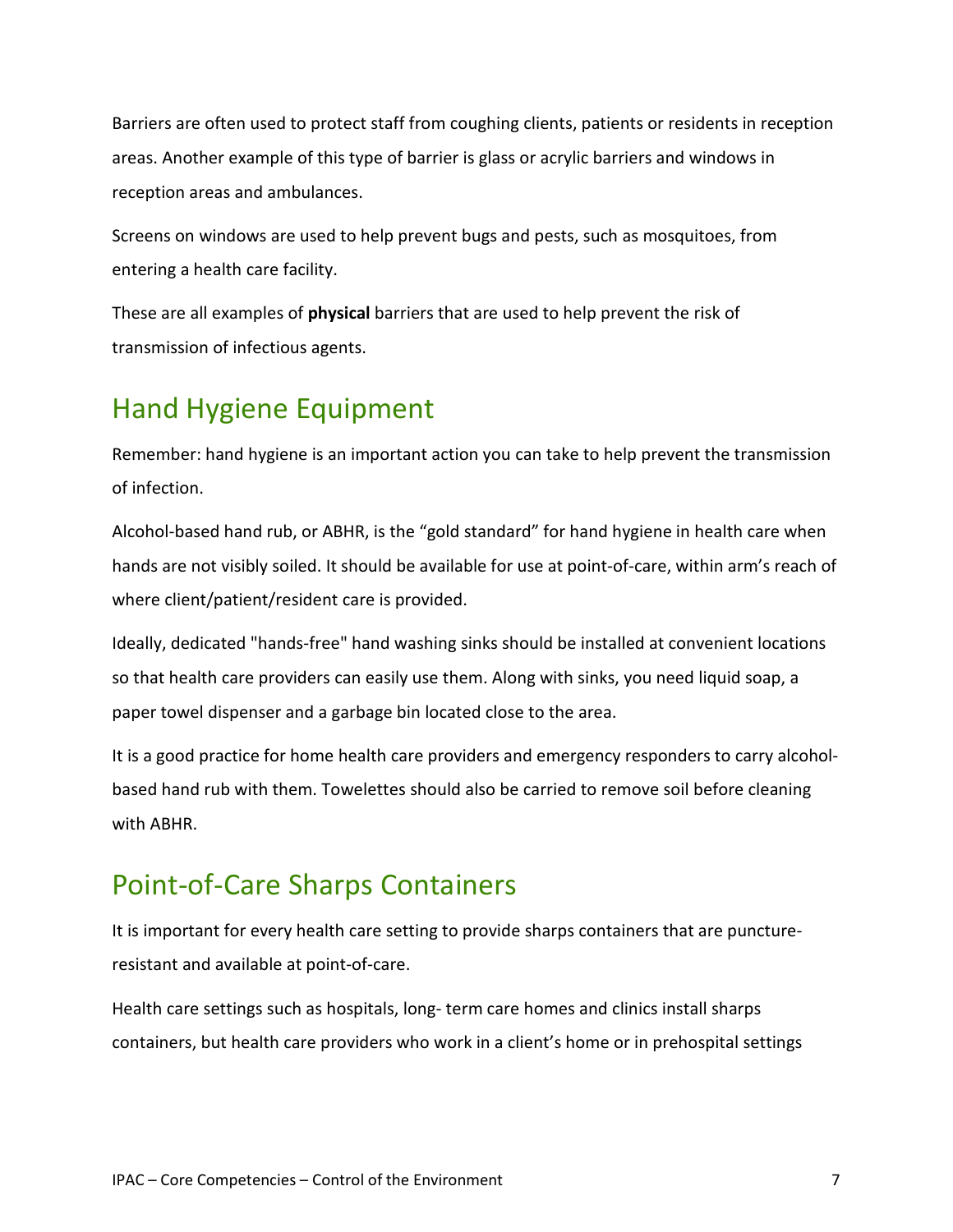need to know how they will dispose of a sharp before it is used. A portable sharps container may be an alternative.

## <span id="page-7-0"></span>Safe Handing of Sharps

A sharp is an object capable of causing punctures or cuts, such as needles.

A sharps injury is an example of an occupational injury in health care. Everyone must use safety-engineered needles to protect themselves and others from injury or infection from a needle-stick or sharps injury. Use of safety-engineered needles is required for all health care providers in Ontario.

It is also important to have puncture-resistant sharps containers available at point-of-care.

Sharps injury prevention programs will be discussed in the Administrative Controls component of the Routine Practices module.

#### **Stop & think**

What Engineering Controls are in **your** health care setting?

How have these Engineering Controls made your workplace safer?

## <span id="page-7-1"></span>Control of the Environment

Now we will talk about measures that health care providers can take to control the environment to help prevent infection. You can clean the environment and equipment, and you can handle sharps safely.

Let's start with environment and equipment cleaning.

## <span id="page-7-2"></span>Environment & Equipment Cleaning

Equipment, furniture and surfaces (that is, the environment) in a health care setting can be a source of infection in susceptible individuals and has been associated with infectious outbreaks.

Cleaning provides a safe health care environment and helps prevent the transmission of infections by reducing the number of infectious agents.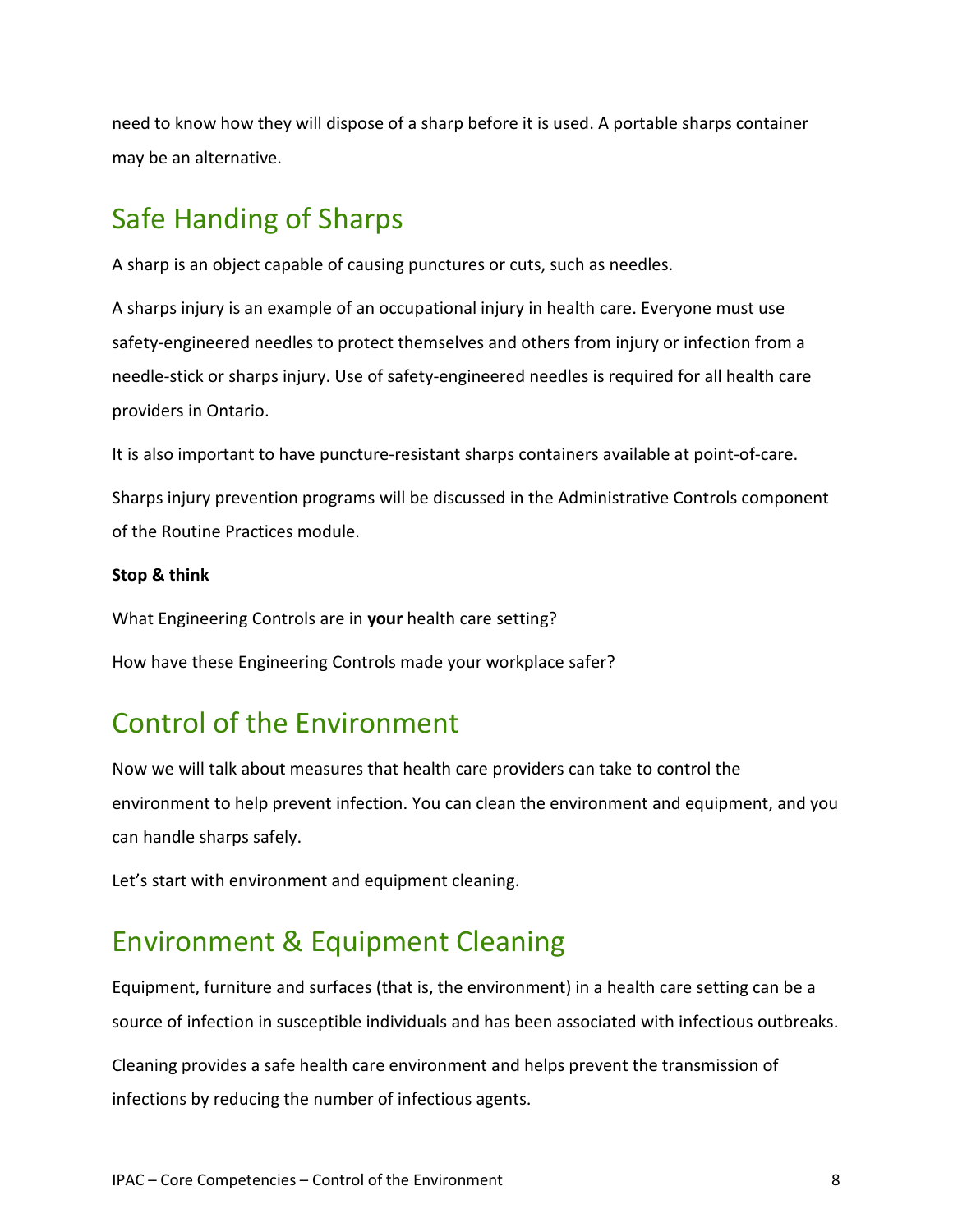# <span id="page-8-0"></span>Cleaning Medical Equipment/Devices

Medical equipment and devices can pose a serious risk of infection if not properly cleaned between uses on clients, patients or residents.

Equipment cleaning often involves a two-step process. Clean first, then disinfect or sterilize as indicated by manufacturer's recommendation and your policies and procedures. Medical equipment shared between clients, patients or residents (such as blood pressure cuffs or lifts) needs to be cleaned and disinfected between uses. Other medical equipment or devices (such as those used during a sterile procedure) need to be cleaned and sterilized.

Make sure you know the policies related to the correct process, what cleaning products to use and how to use them safely.

## <span id="page-8-1"></span>Environmental Cleaning

A clean health care environment is important for preventing the spread of infectious agents. This includes cleaning surfaces and furnishings, safe handling of linen and waste.

## <span id="page-8-2"></span>Environmental Cleaning

Housekeeping staff have a very important job in providing a safe environment for clients, patients or residents and healthcare providers. They need to clean according to written policies and procedures. Devoting resources to cleaning and training staff can help ensure a clean and safe health care environment.

Environmental cleaning in health care settings requires training to clean according to best practices. Training must include education about approved cleaners and disinfectants, the dilutions and contact times recommended by the manufacturer, and the Personal Protective Equipment (PPE) needed to work with these cleaners and disinfectants.

Cleaning needs to be done routinely and following discharge or transfer, as per cleaning schedules. Cleaning schedules help identify when, where and how cleaning is done.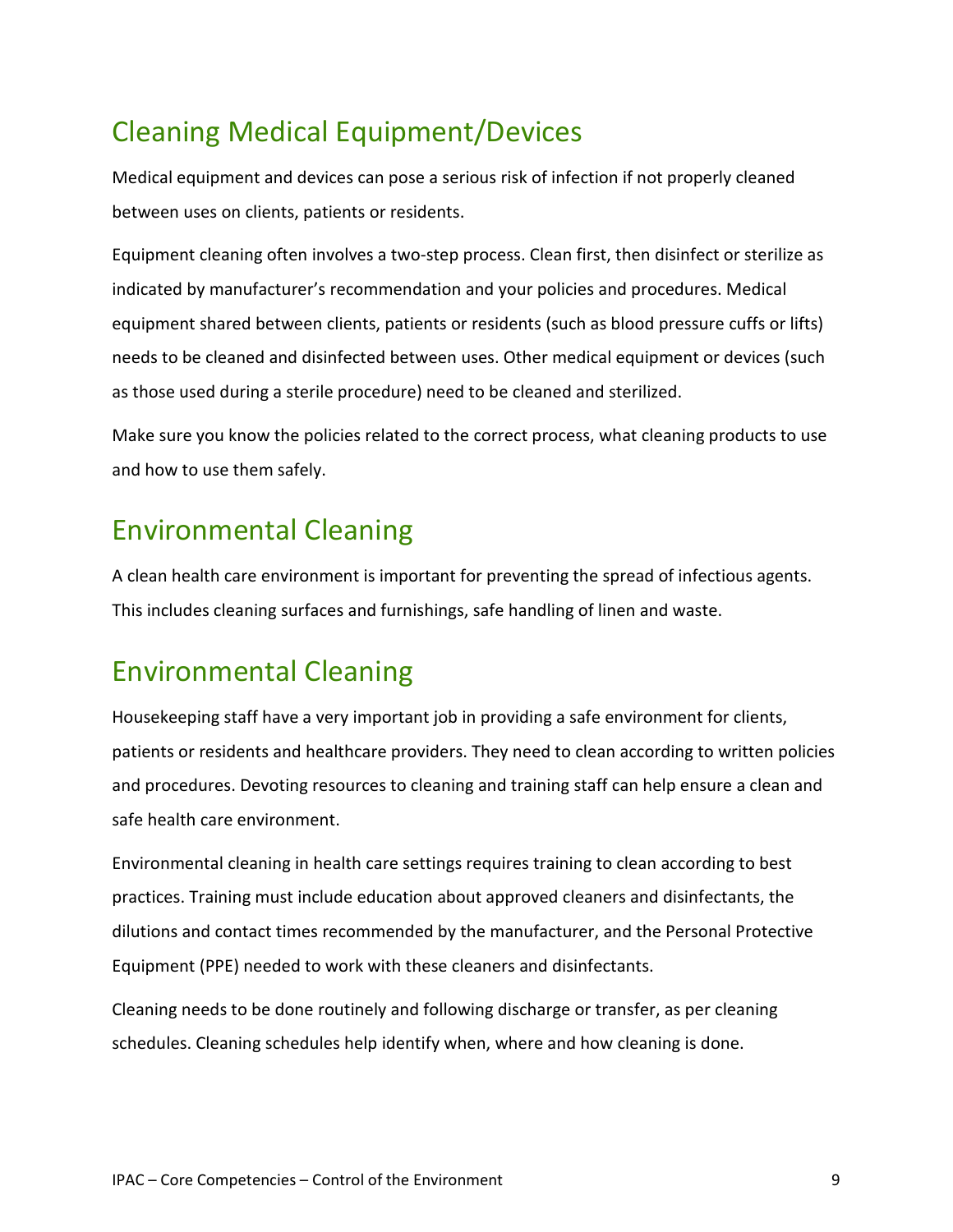In some cases, special cleaning routines may be required for specified infectious agents or during outbreak situations. You will learn more about this in the Additional Precautions module. Cleaning also needs to include auditing of the practice and feedback so that everyone is involved in maintaining a clean and safe environment.

## <span id="page-9-0"></span>Linen Management

Although soiled linen has rarely been linked to infection, it needs to be handled safely during collection, transport, washing and drying.

Health care providers need to do a risk assessment when handling soiled linen to determine when and how to use personal protective equipment and when to perform hand hygiene.

Soiled linen is to be handled in the same way as a routine practice, regardless of whether linen is soiled with blood or body fluids.

Beware of sharps hiding in linen! Sharps found in linen must be reported as a health and safety incident. Safe practices are required when handling sharps.

## <span id="page-9-1"></span>To Handle Linen Safely

Your employer should provide policies and procedures on how to handle clean and soiled linen, as well as education and training on safe linen handling. This will help protect you from exposure to infectious agents.

Here are ways to handle soiled linen:

- wear personal protective equipment according to your risk assessment
- remove gross soil using a gloved hand and dispose of it in the toilet or hopper
- handle soiled linen away from your body
- roll up soiled linen and bag it at the source
- contain wet linen in a dry sheet or towel before putting it in the linen bag
- place soiled linen in the linen bag gently, without shaking it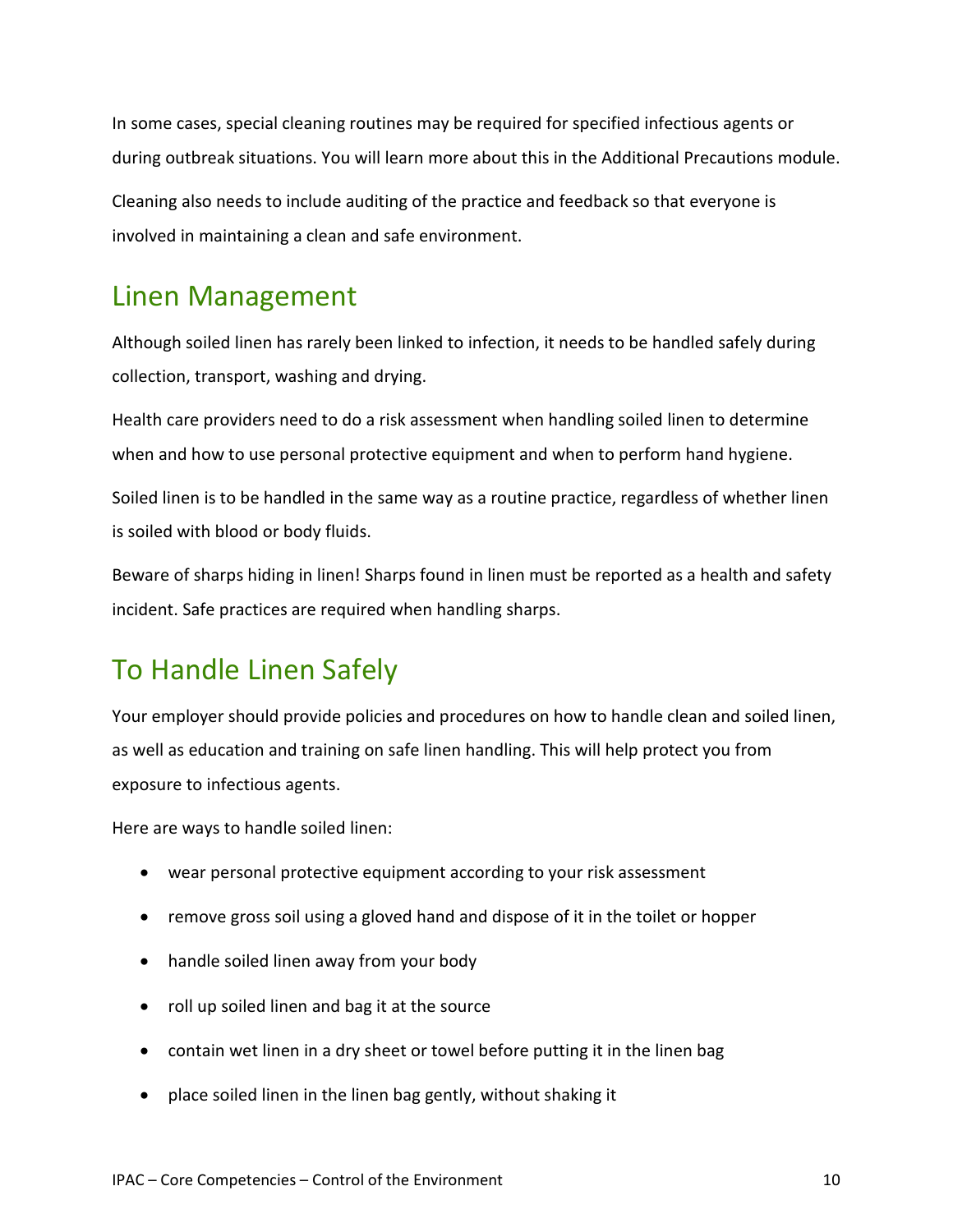- tie bags securely, but do not overfill them
- handle bags by the tie, and don't allow bags to contact your body, and
- do not double-bag linen or use water-soluble bags

## <span id="page-10-0"></span>Waste Management

In health care settings there are additional categories of waste that come under the heading of "biomedical waste." Each type has to be handled according to relevant legislation, and to the municipal bylaws in your area.

Biomedical waste includes human anatomical waste; human and animal cultures or specimens; human liquid blood and blood products; items contaminated with blood or blood products that would release liquid or semi-liquid blood if compressed or squeezed; body fluids visibly contaminated with blood; sharps; and broken glass that has come into contact with blood or body fluid.

## <span id="page-10-1"></span>Disposal Streams

Let's discuss the different types of waste.

There are five different waste categories in health care settings, each requiring its own special handling and associated with a particular colour of bag to indicate the handling required. For example, health care providers who work in the operating room need to know how to handle anatomical waste (red), and laboratory workers need to know how to handle microbiological waste (yellow).

Your organization will provide you with the information you need to handle waste safely.

## <span id="page-10-2"></span>Health Care Providers Responsibilities

What do health care providers need to know about waste?

You need to know the various waste categories and how to handle contaminated waste. In addition, you should ensure you are immunized against hepatitis B.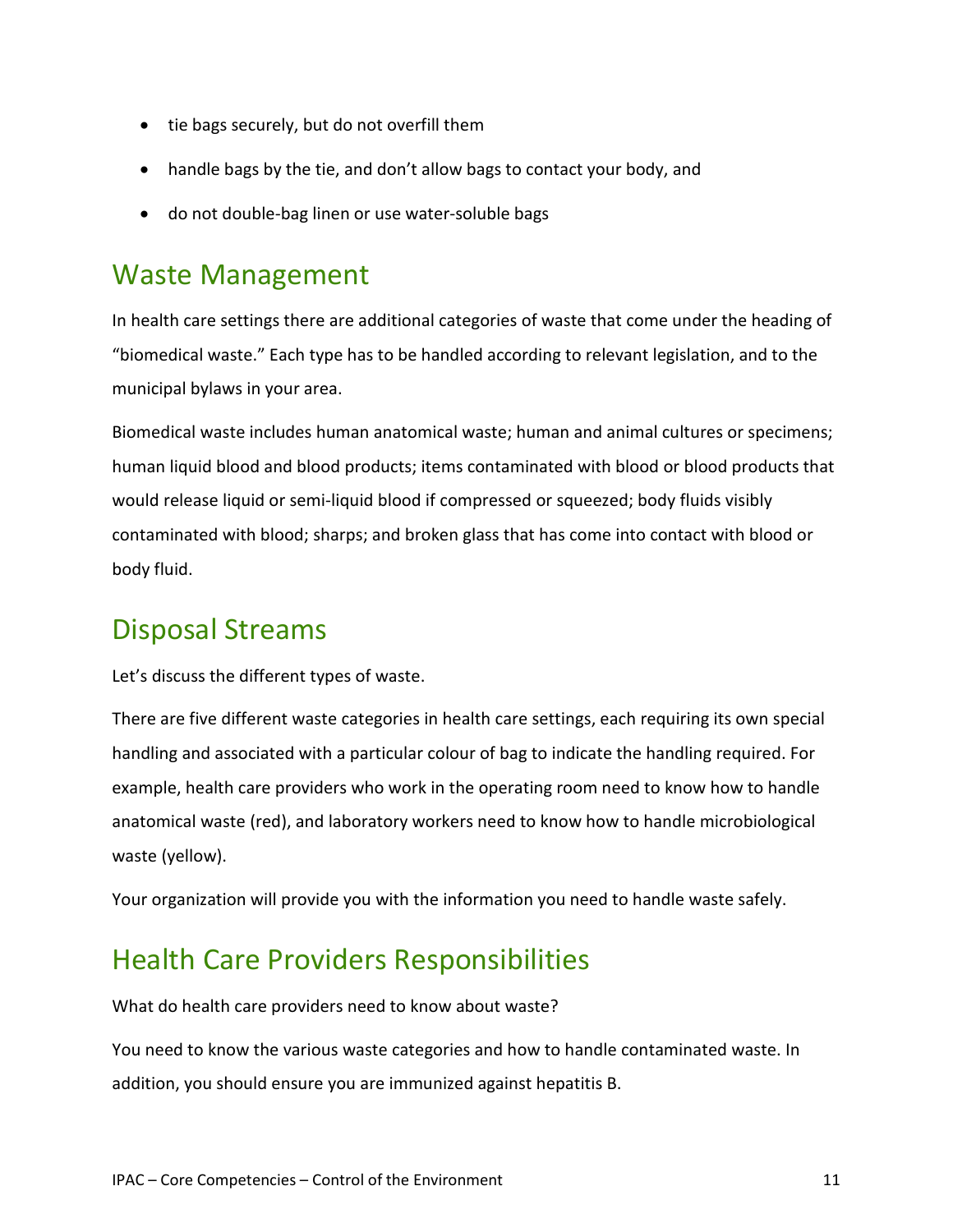## <span id="page-11-0"></span>Handling Waste

To protect you when handling waste, perform a risk assessment and wear personal protective equipment if necessary. For example, you may need to wear gloves.

Any time waste contains blood that could be released when the bloody item is compressed or squeezed, it needs to be disposed of in a biomedical waste or yellow bag.

Avoid compressing or squeezing the contents of the bag, because it can increase your risk of a sharps injury if sharps are mistakenly placed in the bag.

Don't overfill the bag, because it is more likely to break. Close the bag when it is three-quarters full.

Always tie the bag securely before transporting to avoid spilling the bag's contents.

Make sure you learn about the waste categories and requirements for disposal.

There is no need to double-bag waste unless the first bag becomes stretched or damaged.

### <span id="page-11-1"></span>Practice Activity

We have now completed the content for the "Control of the Environment" component.

Let's see if you know how to apply this information in your everyday work.

Here is a practice activity.

Before you start this practice activity, you will have to choose the sector that best fits your workplace setting.

Click on the links below to access a practice activity that is relevant to your workplace setting:

[Community Care](#page-12-2)

[Long Term Care](#page-16-1)

<span id="page-11-2"></span>[Acute Care](#page-19-1)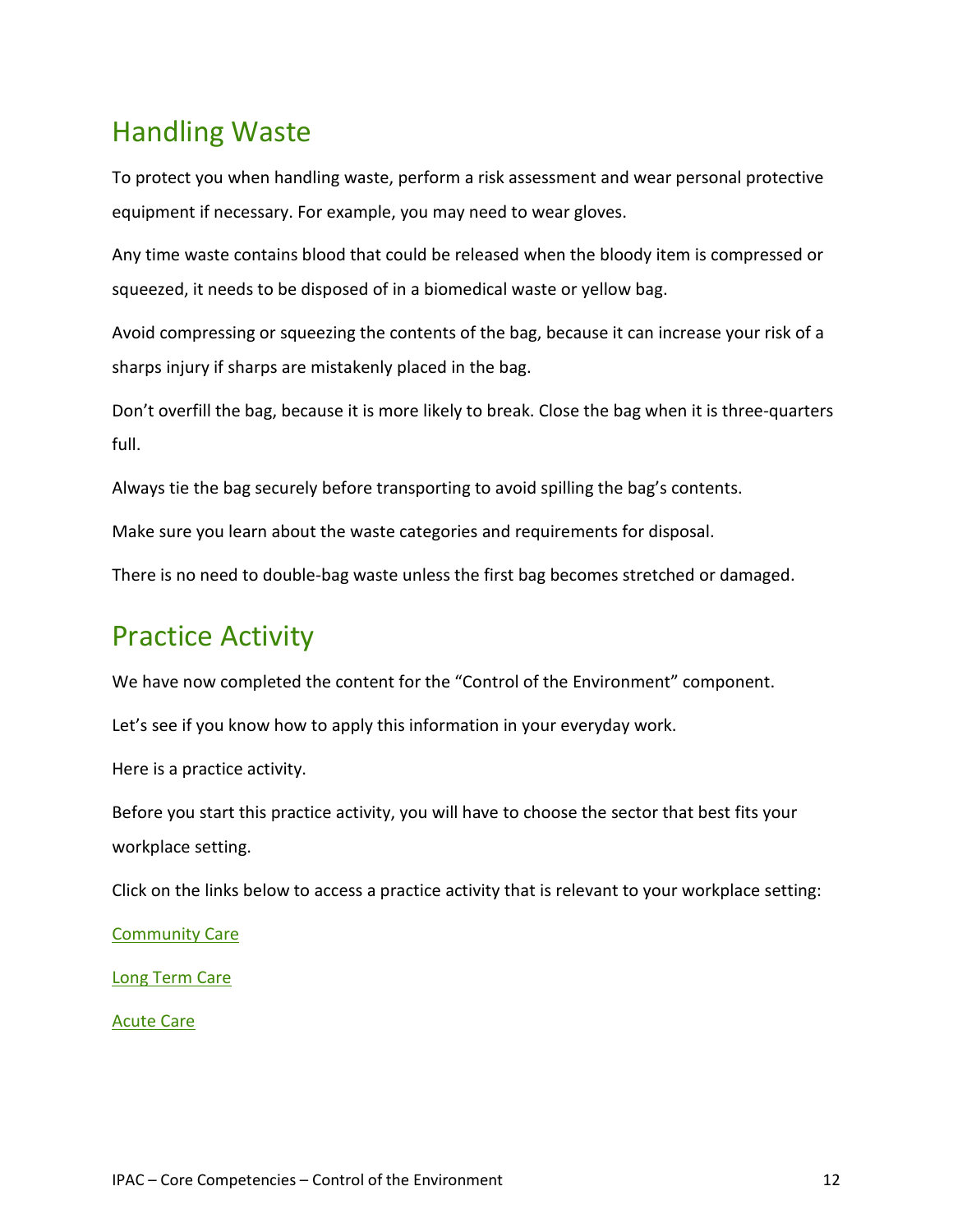## <span id="page-12-2"></span>Community Care

### <span id="page-12-0"></span>Community Care Part 1 of 8

You work in a clinic. Miss East is in the clinic waiting room and has a new cough and shortness of breath. She has red cheeks and is flushed.

What Environmental Controls help to prevent the transmission of infectious agents in the clinic waiting room?

What objects in a waiting room can help prevent the transmission of infectious agents?

| <b>Options:</b>                       |
|---------------------------------------|
| Coat Rack                             |
| <b>Toys</b>                           |
| Acrylic barrier at the reception desk |
| Magazine                              |
| Alcohol-based hand rub                |
| <b>Brochures</b>                      |
| Poster of "how to Cover Your Cough"   |
|                                       |

#### **Answer:**

Alcohol-based hand rub

Acrylic barrier at the reception desk

Alcohol-based hand rub, or ABHR should be available for use at point-of-care, within arm's reach of where client/patient/resident care is provided. Acrylic barriers help protect the receptionist from potentially infectious droplets from Miss East.

Magazine, Coat Rack, Toys and Brochures are not Environmental Controls. Poster of "how to Cover Your Cough" is not an Environmental Control, but it is an educational tool that helps clients to learn how to cover their cough to prevent the transmission of respiratory infection.

### <span id="page-12-1"></span>Community Care Part 2 of 8

What factors would be considered for Miss East's accommodation in the clinic? Identify the factor(s) that help to prevent the transmission of infectious agents.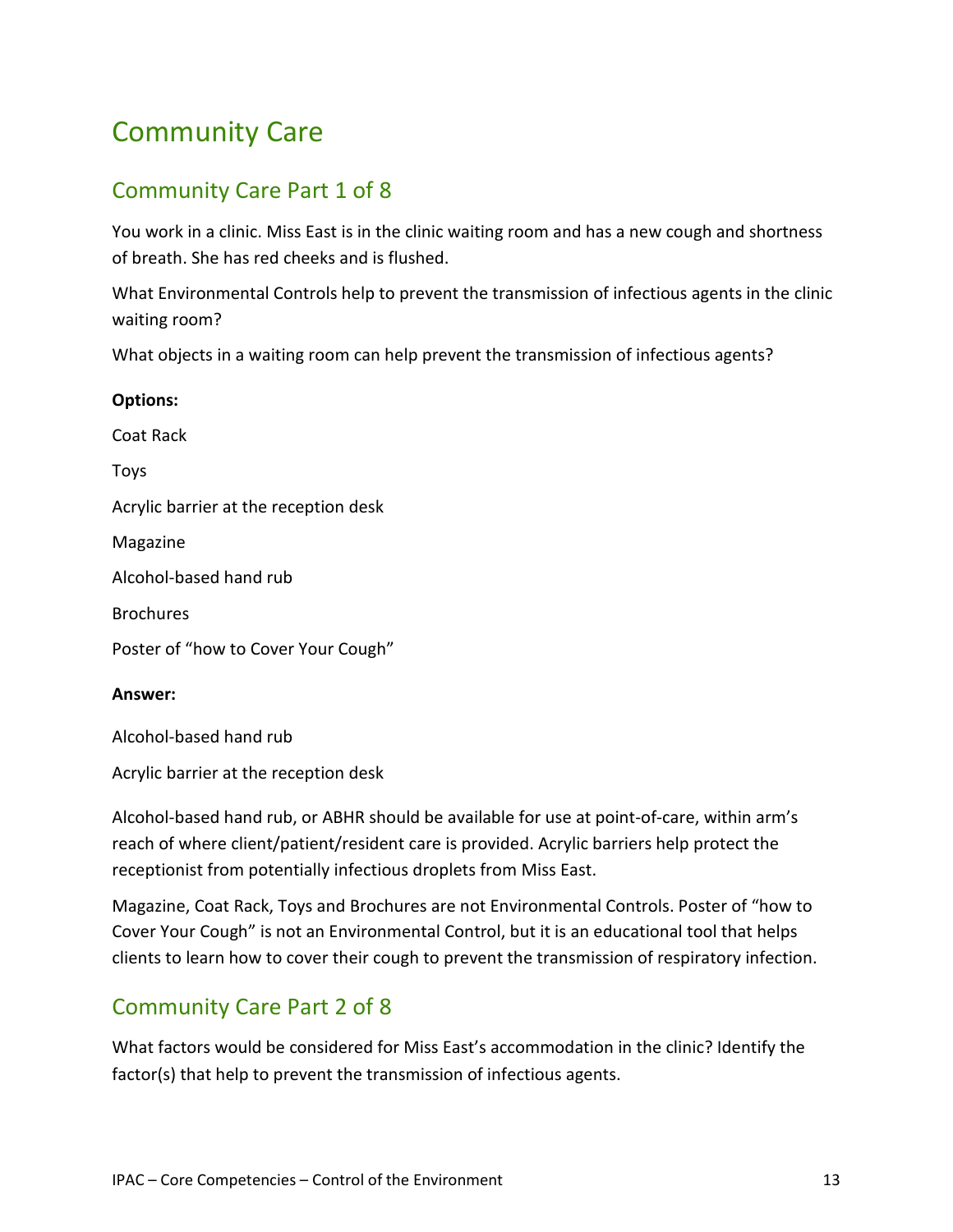#### **Options:**

The number of clinic rooms available An empty clinic room reserved for isolation purposes Miss East's ability to follow directions to cover her coughs and sneezes The ability to maintain a physical distance between people in the waiting room

#### **Answer:**

The number of clinic rooms available

An empty clinic room reserved for isolation purposes

Miss East's ability to follow directions to cover her coughs and sneezes

The ability to maintain a physical distance between people in the waiting room

If there are extra rooms, Miss East can be placed in one while she waits. This helps to limit the potential for transmission of infectious agents to other clients in the waiting room.

When it is assessed that clients may have the potential to spread infectious agents, it is good practice to immediately usher them into a single clinic room and see them as soon as possible.

If Miss East is able to cover her cough and sneezes or wear a mask, the risk of transmission of infectious agents is reduced.

In crowded rooms, infectious agents are more likely to be transmitted from person to person.

### <span id="page-13-0"></span>Community Care Part 3 of 8

Miss East is moved into a clinic examination room. What Environmental Controls would help to prevent the transmission of infectious agents in the clinic examination room?

Which objects in the room can help prevent the transmission of infectious agents?

#### **Options:**

Alcohol-based hand rub Mask in a box on the counter Tub of baby wipes on a counter Gloves in a box on the counter Hand washing sink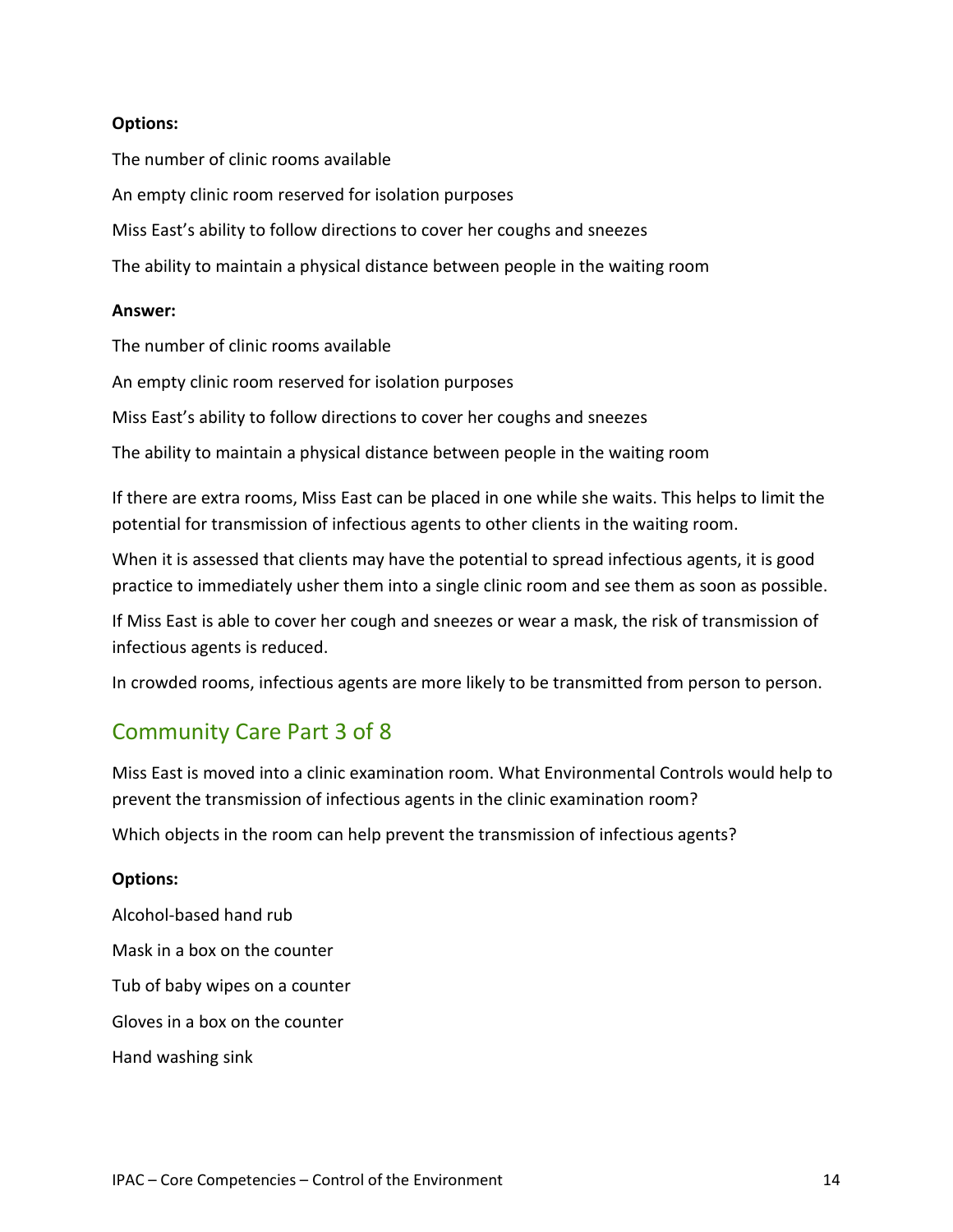#### **Answer:**

Alcohol-based hand rub

Hand washing sink

Alcohol-based hand rub or ABHR should be available for use at point-of-care, within arm's reach of where client/patient/resident care is provided.

Dedicated "hands-free" hand washing sinks should be installed at convenient locations so that health care providers can easily use them.

While masks box is an important health care supply to help protect the healthcare provider, it is not built into the clinic physical structure and is not considered an Environmental Control.

Tub of baby wipes on a counter is not built into the clinic physical structure and is not considered an Environmental Control.

While gloves box is an important health care supply to help protect the healthcare provider, it is not built into the clinic physical structure and is not considered an Environmental Control.

### <span id="page-14-0"></span>Community Care Part 4 of 8

A baby comes into your clinic for a well-baby examination.

"You are here for your well-baby examination! First, I'll take off your diaper; then I'll put you on the scale to weigh- in."

You remove his diaper and put him on the scale. He urinates all over the wall, himself and the scale and also has a bowel movement.

"Oh my! You just peed all over yourself and the scale, the wall, and you've had a bowel movement, too!"

### <span id="page-14-1"></span>Community Care Part 5 of 8

You and his mother look after the baby. Then you need to clean up the scale and walls with paper towels and disinfectant.

How can you control the environment to help prevent the transmission of infectious agents?

#### **Options:**

Use a green, black or clear bag to collect the garbage

Use a yellow bag to collect the garbage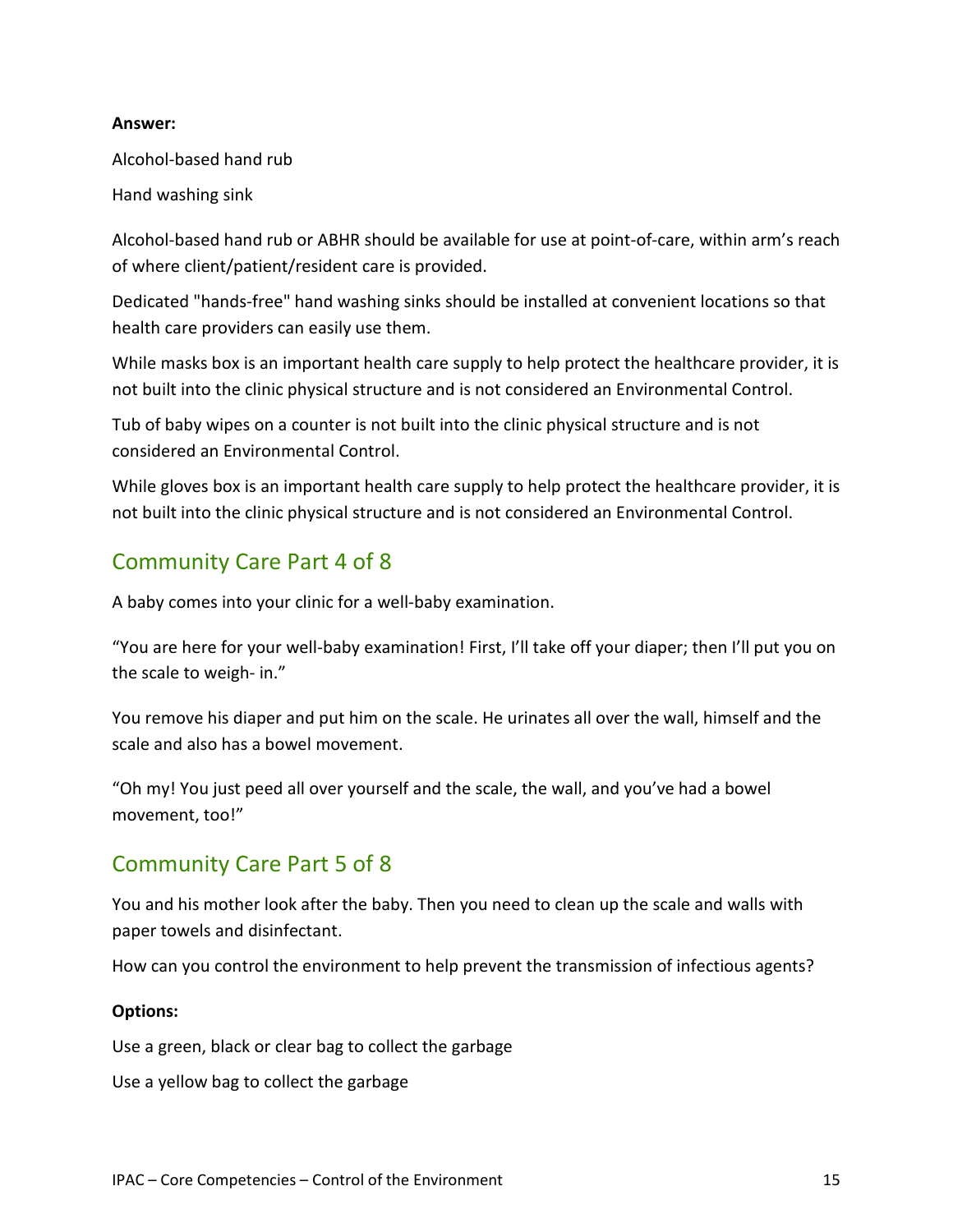Use a higher concentration of cleaners and disinfectants

#### **Answer:**

Use a green, black or clear bag to collect the garbage

Green or black or clear bags are used for general waste. This is a waste standard from Ontario's guideline for waste management.

Yellow bags should be used for fluid medical waste. This is not necessary in this scenario. Always follow manufacturer recommendations for the dilution and correct concentration of cleaners and disinfectants.

### <span id="page-15-0"></span>Community Care Part 6 of 8

You are a paramedic who arrives, assesses and transports a client to the hospital. The client vomits all over the ambulance stretcher, his clothes and the ambulance.

What action(s) should be taken to help prevent the transmission of infectious agents? Identify the option(s) that show proper linen handling*.*

#### **Options:**

Contain wet linen in a dry sheet before putting it in a linen bag Use double bags to contain wet linen

Shake off any gross soil from the stretcher linen

Put soiled linen into a linen hamper

#### **Answer:**

Contain wet linen in a dry sheet before putting it in a linen bag

Put soiled linen into a linen hamper

Containing wet linen in a dry sheet helps to prevent leaking. Always place soiled linen directly into a linen hamper.

Containing wet linen in water-soluble bags or double bags is not necessary and **not** recommended. Do not shake soiled linen; shaking it can release potentially infectious particles into the air and onto surfaces. When there is gross soil on linen, remove it with a gloved hand.

### <span id="page-15-1"></span>Community Care Part 7 of 8

You are a personal support worker visiting a client for the first time.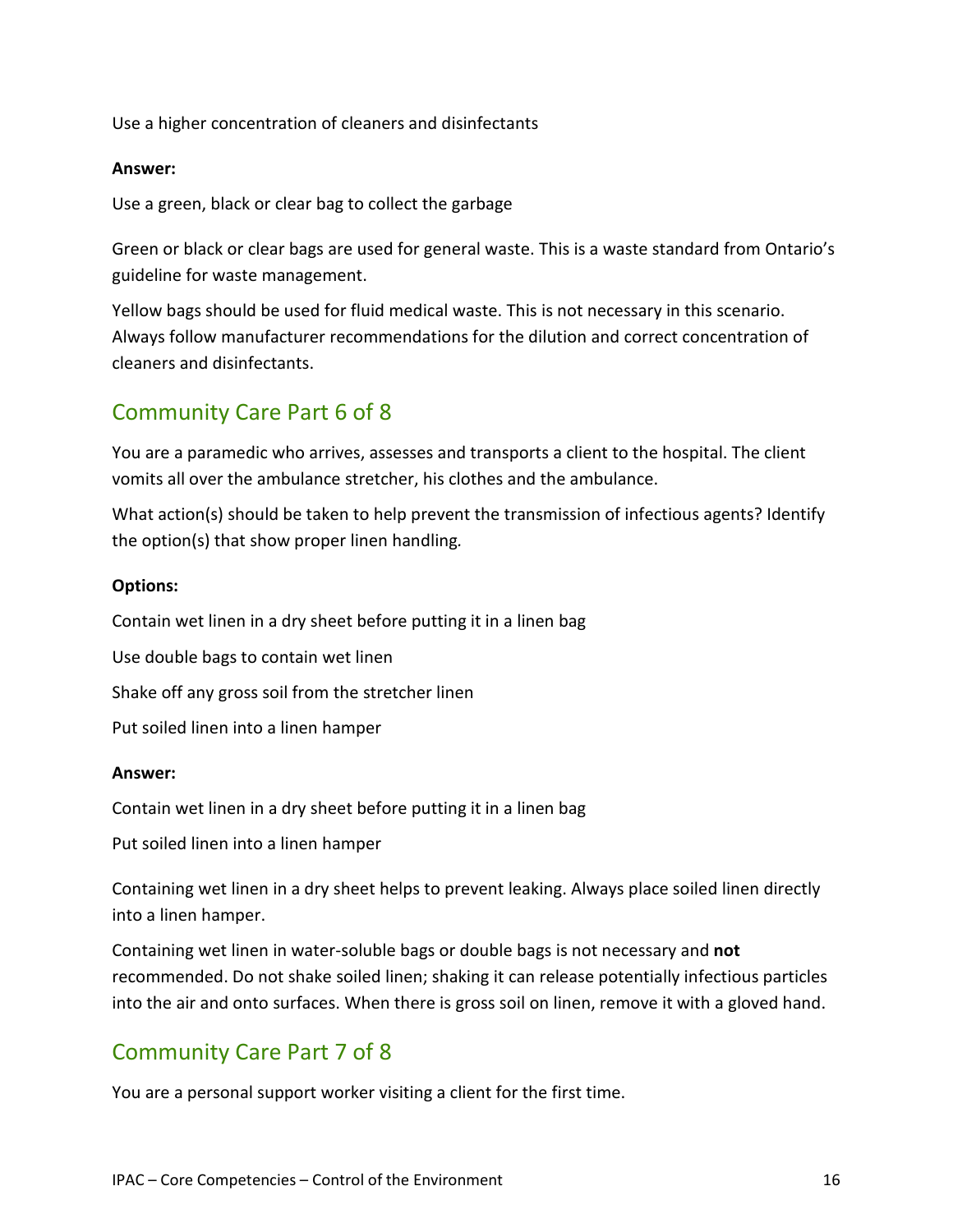The client's home has many animals, is very messy and crowded, and has accumulated garbage. You can smell some very strong odours.

### <span id="page-16-0"></span>Community Care Part 8 of 8

What strategy (ies) can you use to help control the environment?

#### **Options:**

Open the window Clear away garbage and clutter in your work area Call your supervisor about your concerns Use full-strength disinfectant

#### **Answer:**

Open the window

Clear away garbage and clutter in your work area

Call your supervisor about your concerns

Opening the window is a good strategy to promote ventilation and air flow. It may help reduce odours in the home.

Clearing away garbage and clutter in your work area may be necessary to help clean the client's environment where you are providing care. Health care waste regulations do not apply to client homes. Special colours of garbage bags are not required in a client's home. Follow the local municipal regulations for waste management.

Calling your supervisor about your concerns is an important action to take. You need to be safe while at work. Based on a risk assessment, your supervisor may be able to arrange an alternate location for the client's care.

Do not use full-strength disinfectant. Always follow manufacturer recommendations for dilution and for use.

# <span id="page-16-1"></span>Long-Term Care

### <span id="page-16-2"></span>Long-Term Care Part 1 of 4

You are looking after Mrs. South, who is in a two-bed room and has uncontrolled diarrhea. What Environmental Controls and barriers would help to prevent the transmission of infectious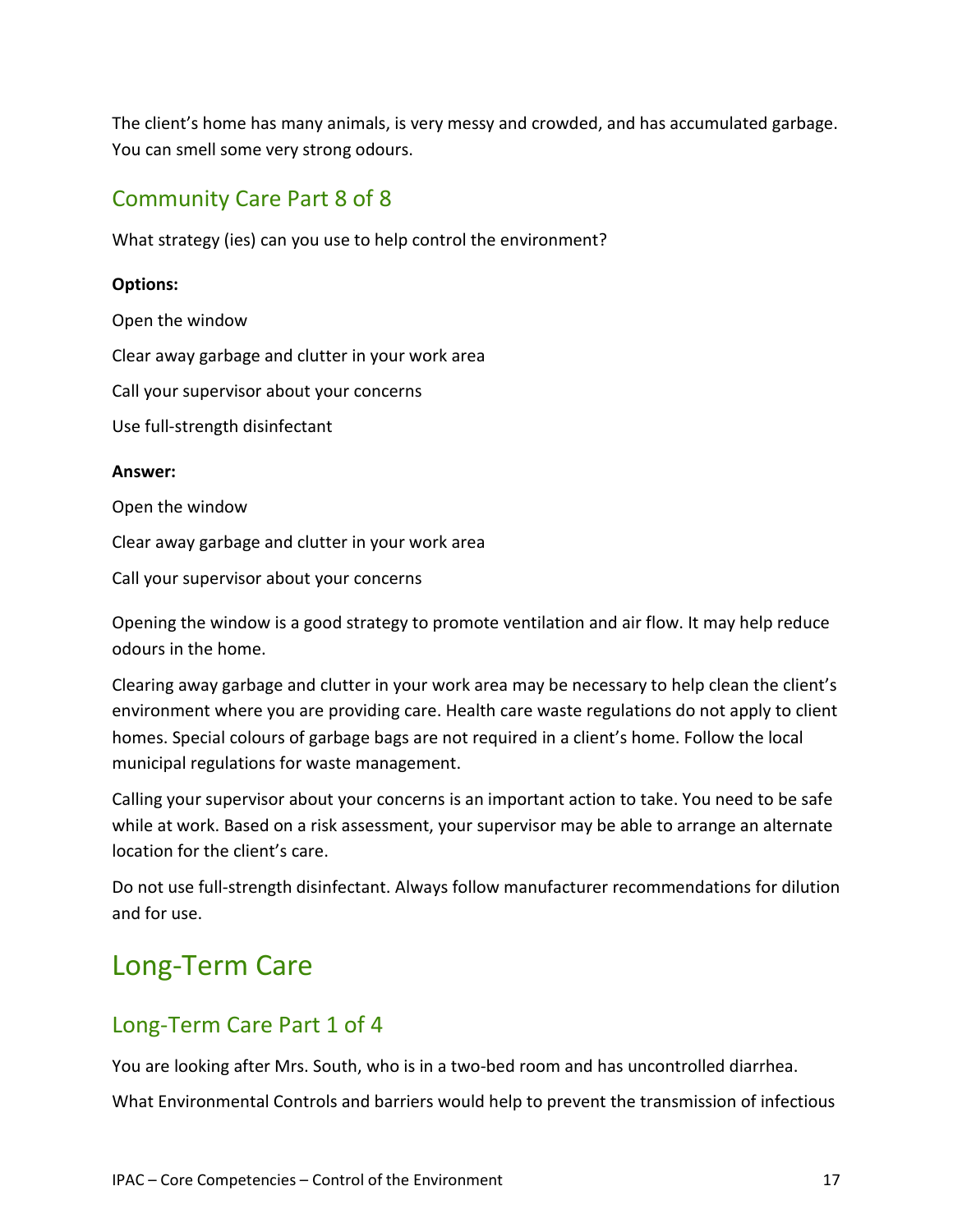agents in Mrs. South's room?

Think about the object(s) in the room that help prevent the transmission of infectious agents.

#### **Options:**

Alcohol-based hand rub Telephone Call bell Hand washing sink Curtains **Answer:** Alcohol-based hand rub

Hand washing sink

Curtains

Alcohol-based hand rub, or ABHR should be available for use at point-of-care, within arm's reach of where client/patient/resident care is provided.

Dedicated "hands-free" hand washing sinks should be installed at convenient locations so that health care providers can easily use them.

Curtains in multi-bed rooms may help prevent infection by defining patient spaces, providing a

physical reminder to the health care provider about Mrs. South's environment and helping to protect Mrs. South's roommates.

While call bell or telephone may be vehicles for the spread of infectious agents, they are not considered Environmental Controls or barriers.

### <span id="page-17-0"></span>Long-Term Care Part 2 of 4

What factors may have been considered for Mrs. South's placement or accommodation to help reduce the transmission of infectious agents?

#### **Options:**

The number of single rooms available

The number of soiled utility rooms

Mrs. South's ability to follow directions about hand hygiene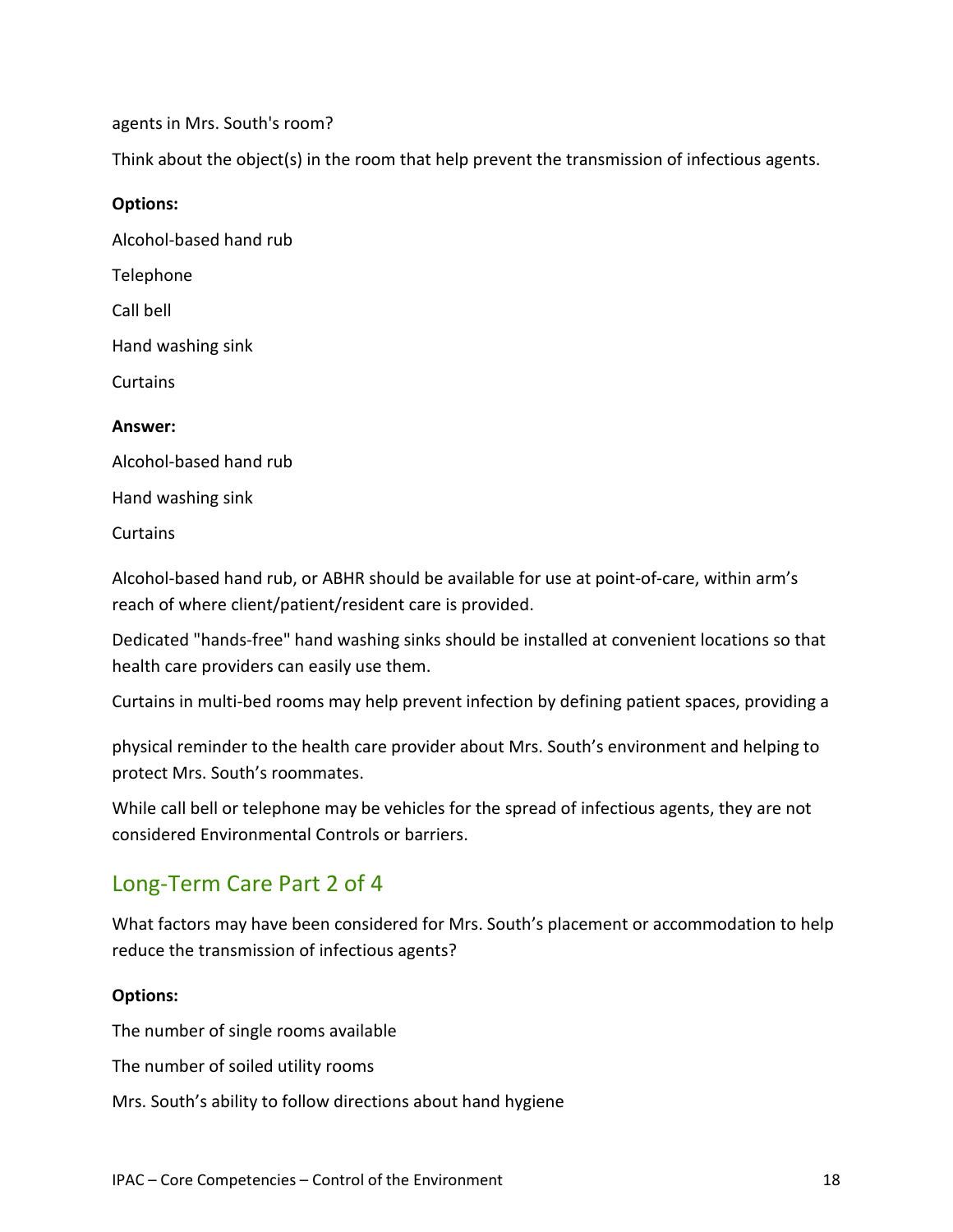The roommate's ability to fight off infection

#### **Answer:**

The number of single rooms available Mrs. South's ability to follow directions about hand hygiene The roommate's ability to fight off infection

Studies have shown a clear relationship between the use of single rooms and reduced infection. If Mrs. South is able to follow simple instructions about hand hygiene or not contaminating or soiling her environment, then a single room may not be required.

Residents are accommodated based on their risk of acquiring an infection. If the other person in the room is at high risk of acquiring an infection, then Mrs. South may not be a suitable roommate.

The potential risk of infection is not affected by the number of soiled utility rooms.

### <span id="page-18-0"></span>Long-Term Care Part 3 of 4

Mrs. South soils her bed and her bed space. How should you handle the linen? Identify the options(s) for proper handling.

#### **Options:**

Contain wet linen in a dry sheet before putting it in a linen bag.

Use double bags to contain wet.

Shake off any gross soil on the linen.

Put soiled linen into a linen hamper.

#### **Answer:**

Contain wet linen in a dry sheet before putting it in a linen bag.

Put soiled linen into a linen hamper.

Containing wet linen in a dry sheet helps to prevent leaking. Always place soiled linen **directly** into a linen hamper.

Containing wet linen in water-soluble bags or double bags is not necessary and **not** recommended. Do not shake soiled linen; shaking it can release potentially infectious particles into the air and onto surfaces. When there is gross soil on linen, remove it with a gloved hand.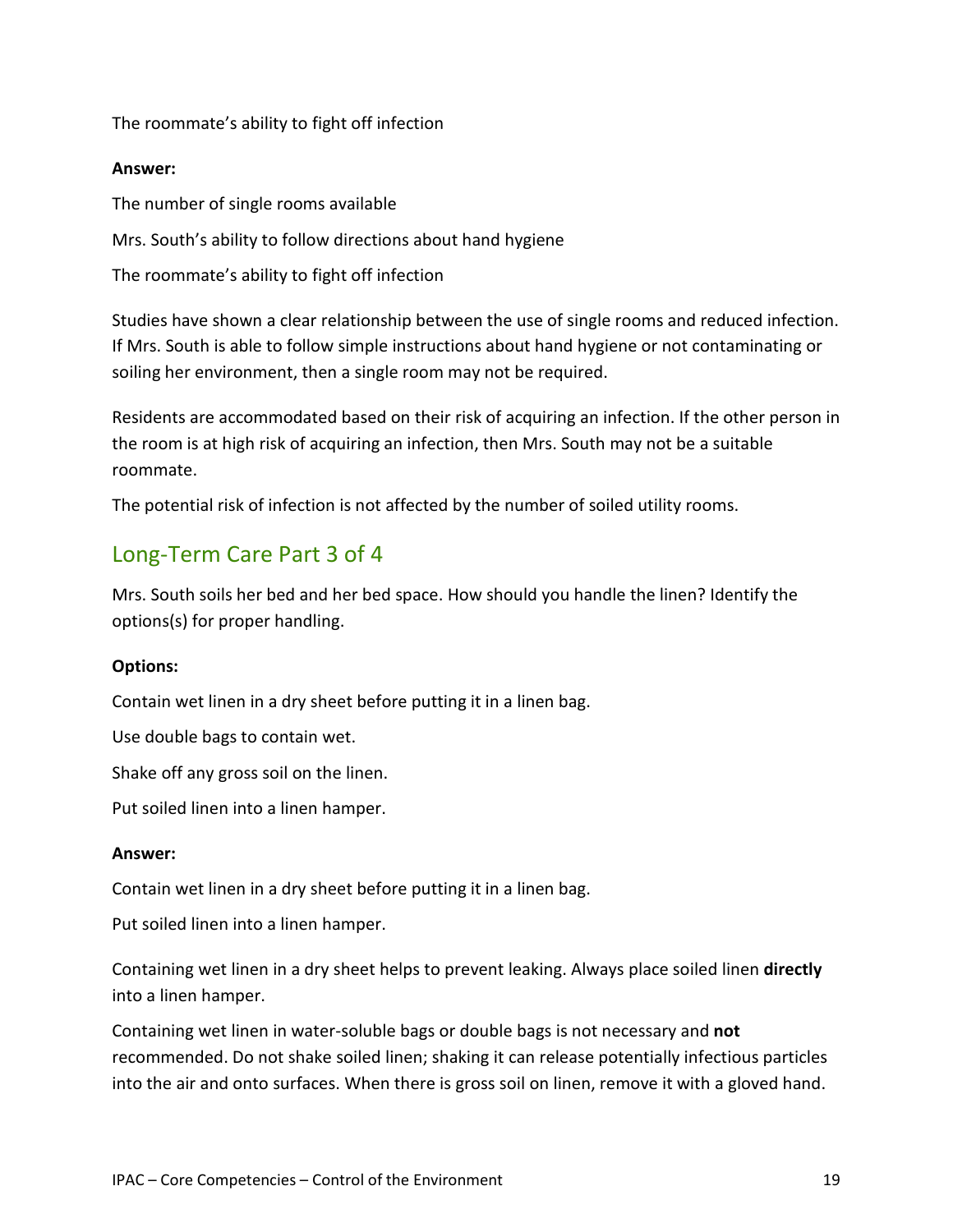### <span id="page-19-0"></span>Long-Term Care Part 4 of 4

"I know this is your first day here. Welcome!"

"Thank you for doing my orientation. What do I need to know and do?"

Mrs. South's room requires cleaning. There are tissues, paper cups, a lightly soiled pad and a heavily soaked, leaking brief on the floor. How should Mrs. South's room be cleaned?

#### **Options:**

Use a green, black or clear bag to collect the garbage

Use a yellow bag for fluid waste that contains blood or bloody body fluids

Use a higher concentration of cleaners and disinfectants

#### **Answer:**

Use a green, black or clear bag to collect the garbage

Green, black or clear bags are used for general waste. This is a waste standard from Ontario's guideline for waste management.

Yellow bags should be used for fluid medical waste. In this instance, a yellow bag is not necessary. Always follow manufacturer directions for the dilution and correct concentration of cleaners and disinfectants.

### <span id="page-19-1"></span>Acute Care

### <span id="page-19-2"></span>Acute Care Part 1 of 6

You are looking after Mrs. North, who is currently in a four-bed room and has diarrhea. While waiting to move Mrs. North to a single room, what Environmental Controls and barriers may help to prevent the transmission of infectious agents in Mrs. North's room?

Which object(s) in the room could help prevent the transmission of infectious agents?

### **Options:** Telephone Alcohol-based hand rub

Call bell

Curtains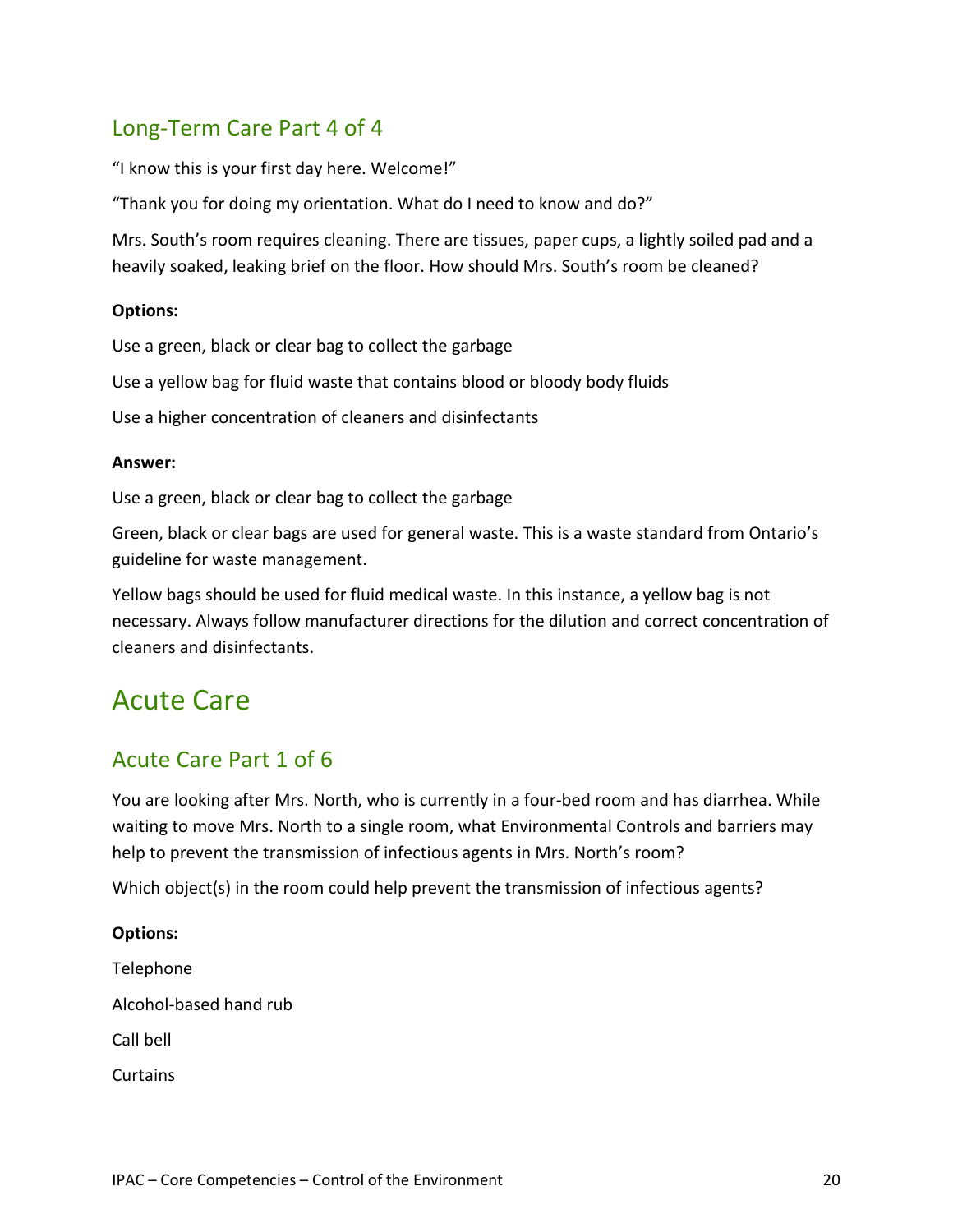#### **Answer:**

Alcohol-based hand rub

Curtains

Alcohol-based hand rub, or ABHR should be available for use at point-of-care, within arm's reach of where client/patient/resident care is provided

Curtains in multi-bed rooms may help prevent the spread of infectious agents by defining patient spaces, providing a physical barrier to remind the health care provider about Mrs. North's environment and helping to protect Mrs. North's roommates.

While a telephone and a call bell may be vehicles for the spread of infectious agents, they are not Environmental Controls or barriers.

### <span id="page-20-0"></span>Acute Care Part 2 of 6

Mrs. North has just been discharged. Her room requires discharge cleaning. The breakfast try is still on the bedside table. The garbage contains tissue, paper cups and a lightly-soiled dressing.

"Mrs. North has been discharged".

"This is my first time cleaning a room after discharge. How do I clean the room?"

### <span id="page-20-1"></span>Acute Care Part 3 of 6

How can the health care provider control the environment to help prevent the transmission of infectious agents? Identify the appropriate action(s).

#### **Options:**

Use a green, black or clear bag to collect the garbage

Use a yellow bag to collect the garbage

Use a higher concentration of cleaners and disinfectants

Bag the breakfast tray and send to food services

#### **Answer:**

Use a green, black or clear bag to collect the garbage

Green, black or clear bags are used for general waste. This is a waste standard from Ontario's guideline for waste management.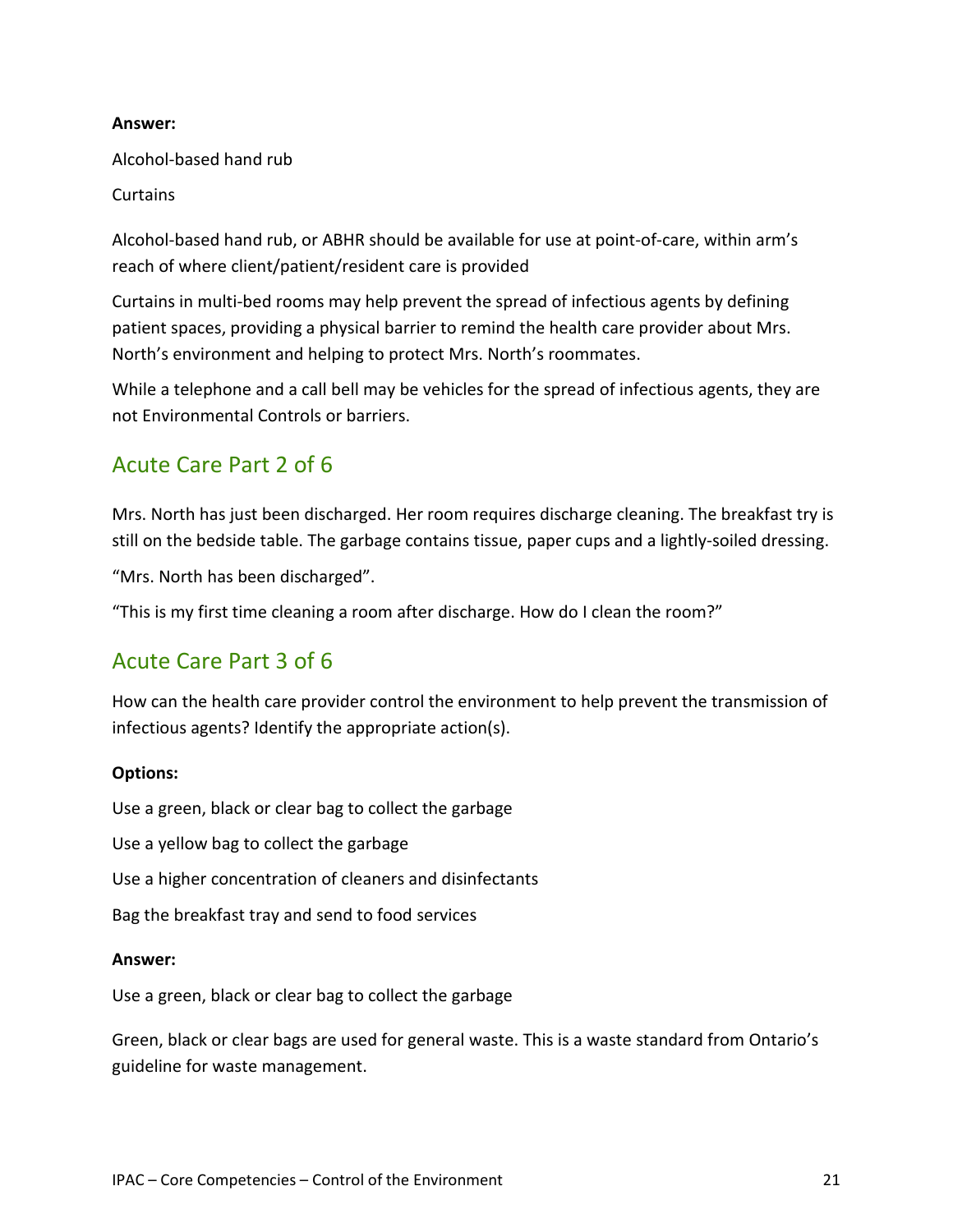Yellow bags should be used for fluid medical waste. In this instance, a yellow bag is not necessary. Always follow manufacturer directions for the dilution and correct concentration of cleaners and disinfectants. Routine food-handling practices are sufficient. It is not necessary to bag the tray before sending it to food services.

### <span id="page-21-0"></span>Acute Care Part 4 of 6

You are looking after a baby. As you are undoing his diaper, he immediately urinates all over his crib and bedding. He also has a large, loose bowel movement.

### <span id="page-21-1"></span>Acute Care Part 5 of 6

How can you control the environment to help prevent the transmission of infectious agents? Identify the option(s) that indicate proper linen handling.

#### **Options:**

Contain wet linen in a dry sheet before putting it in a linen bag

Use double bags to contain wet linen

Shake off any gross soil on the linen

Put soiled linen into a linen hamper

#### **Answer:**

Contain wet linen in a dry sheet before putting it in a linen bag

Put soiled linen into a linen hamper

Containing wet linen in a dry sheet helps to prevent leaking. Always place soiled linen **directly**  into a linen hamper.

Containing wet linen in water-soluble bags or double bags is not necessary and not recommended. Do not shake soiled linen; shaking it can release potentially infectious particles into the air and onto surfaces. When there is gross soil on linen, remove it with a gloved hand.

### <span id="page-21-2"></span>Acute Care Part 6 of 6

Mr. East has a heavily-draining infected wound. He is in a two-bed room. What factors may have been considered for Mr. East's placement/accommodation to help reduce the transmission of infectious agents?

#### **Options:**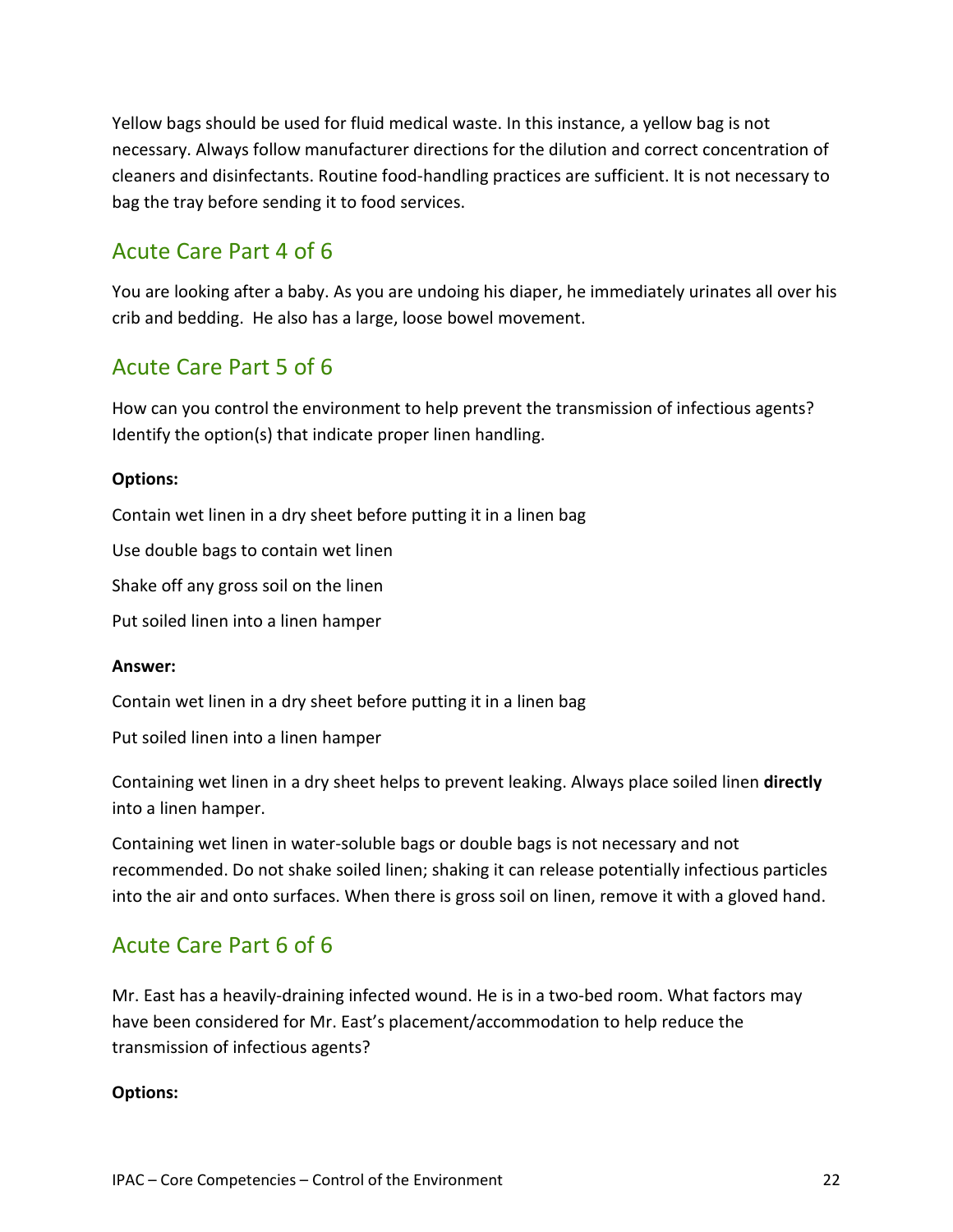The number of single rooms available The number of soiled utility rooms Mr. East's ability to follow directions about his hygiene The roommate's ability to fight off infection

#### **Answer:**

The number of single rooms available Mr. East's ability to follow directions about his hygiene The roommate's ability to fight off infection

Studies have shown a clear relationship between the use of single rooms and reduced infection. If Mr. East is able to follow simple instructions about hand hygiene and preventing contamination or soiling of his environment, then a single room may not be required. Patients are accommodated based on their risk of acquiring an infection. If the other person in the room is at high risk of acquiring an infection, Mr. East may not be a suitable roommate.

The potential risk of infection is not affected by the number of soiled utility rooms.

## <span id="page-22-0"></span>Summary

Controlling the environment:

- has been shown to help prevent infections
- is influenced by the structure and design of the health care setting, and
- includes actions by the health care provider to keep the health care environment and equipment clean and safe

## <span id="page-22-1"></span>Challenge Questions

This is the end of the Control of the Environment component.

To show that you have completed this component, there is a test. There are five questions in the test.

You need to answer every question correctly, and then you can print out a certificate.